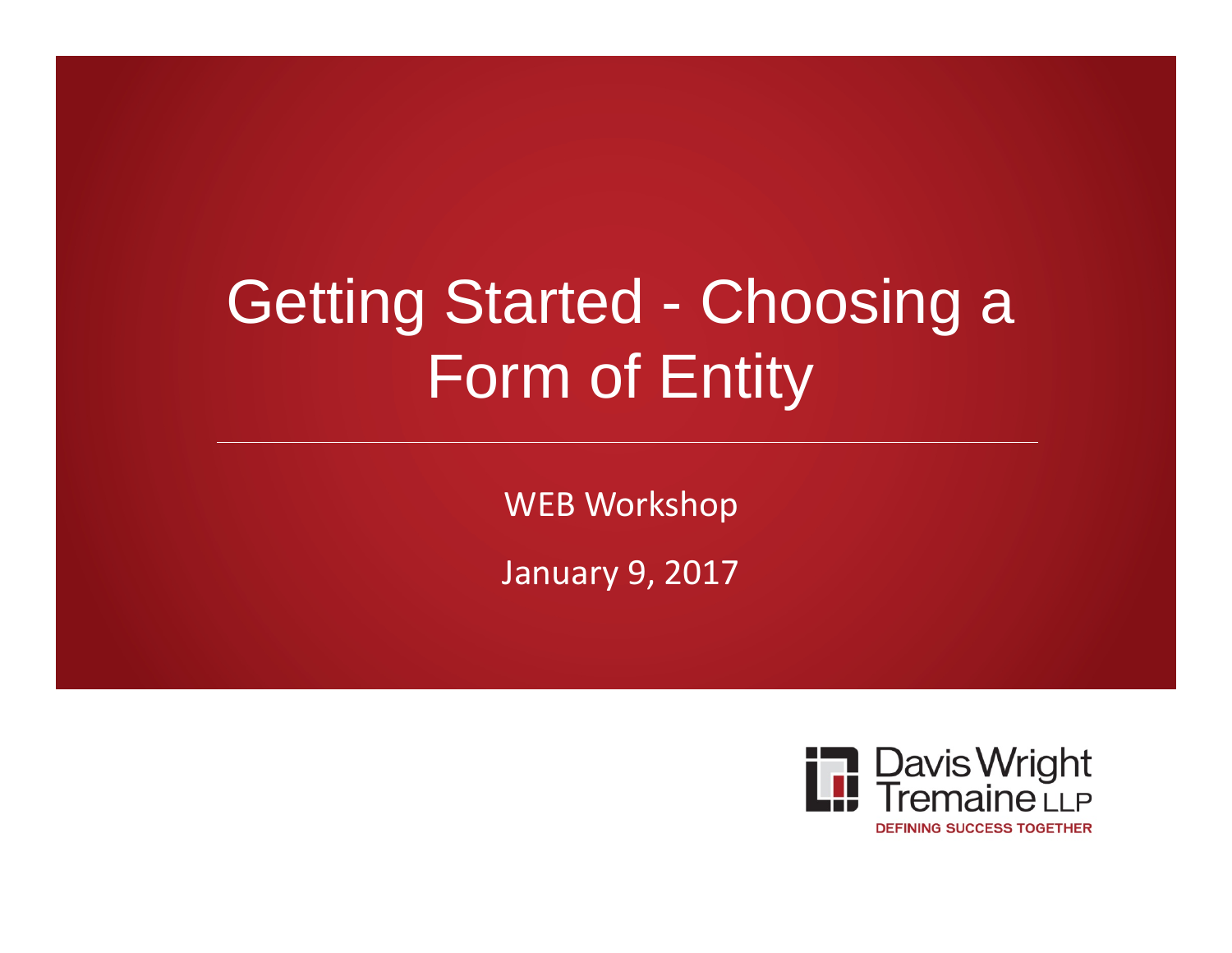# Why an entity? And, what are the choices?

- $\mathcal{L}_{\mathcal{A}}$  Operating through an entity shields you and other owners (or directors and officers in the case of a non-profit corporation) from personal liability
	- Only the entity's assets not the owners' or directors' personal assets are at risk to satisfy the liabilities of the business
	- UNLESS you ignore the formalities of maintaining and operating through an entity (i.e., piercing the corporate veil);
- $\mathcal{L}_{\mathcal{A}}$  Allows assets and value to be collected in one enterprise (permits future sale of business, investments, division of ownership, etc.)
- $\mathcal{L}_{\mathcal{A}}$ Most all successful businesses are operated through some sort of entity
- $\overline{\phantom{a}}$  Most startup companies are either:
	- Corporations
	- Limited liability companies (LLCs)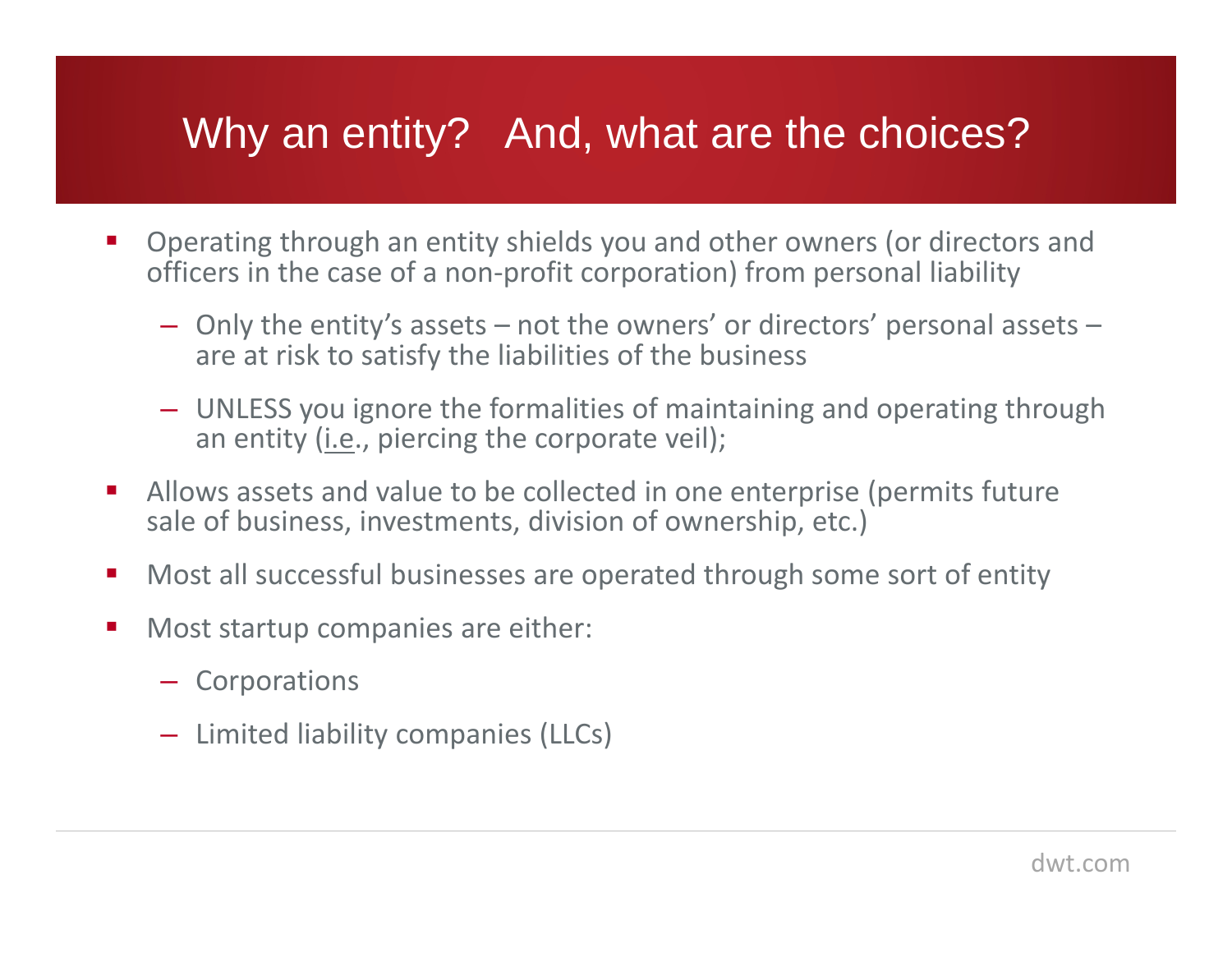# Timing Considerations

- When to form the entity?
- $\mathcal{L}_{\mathcal{A}}$ Ideas don't generally need an entity
- $\mathcal{L}_{\mathcal{A}}$  Cost considerations (filing fees, administrative costs, legal and accounting costs)
- Defining and memorializing rights of owners/founders
- $\mathcal{L}_{\mathcal{A}}$  Contracting with third parties and incurring obligations (i.e., vendors, landlords, customers, etc.)
- $\mathcal{L}^{\text{max}}_{\text{max}}$ Legitimacy and protection of rights (IP rights, etc.)
- $\mathcal{L}_{\mathcal{A}}$  Consider best option for anticipated plans (C corporation, LLC, S corporation, Benefit corporation, Non-Profit)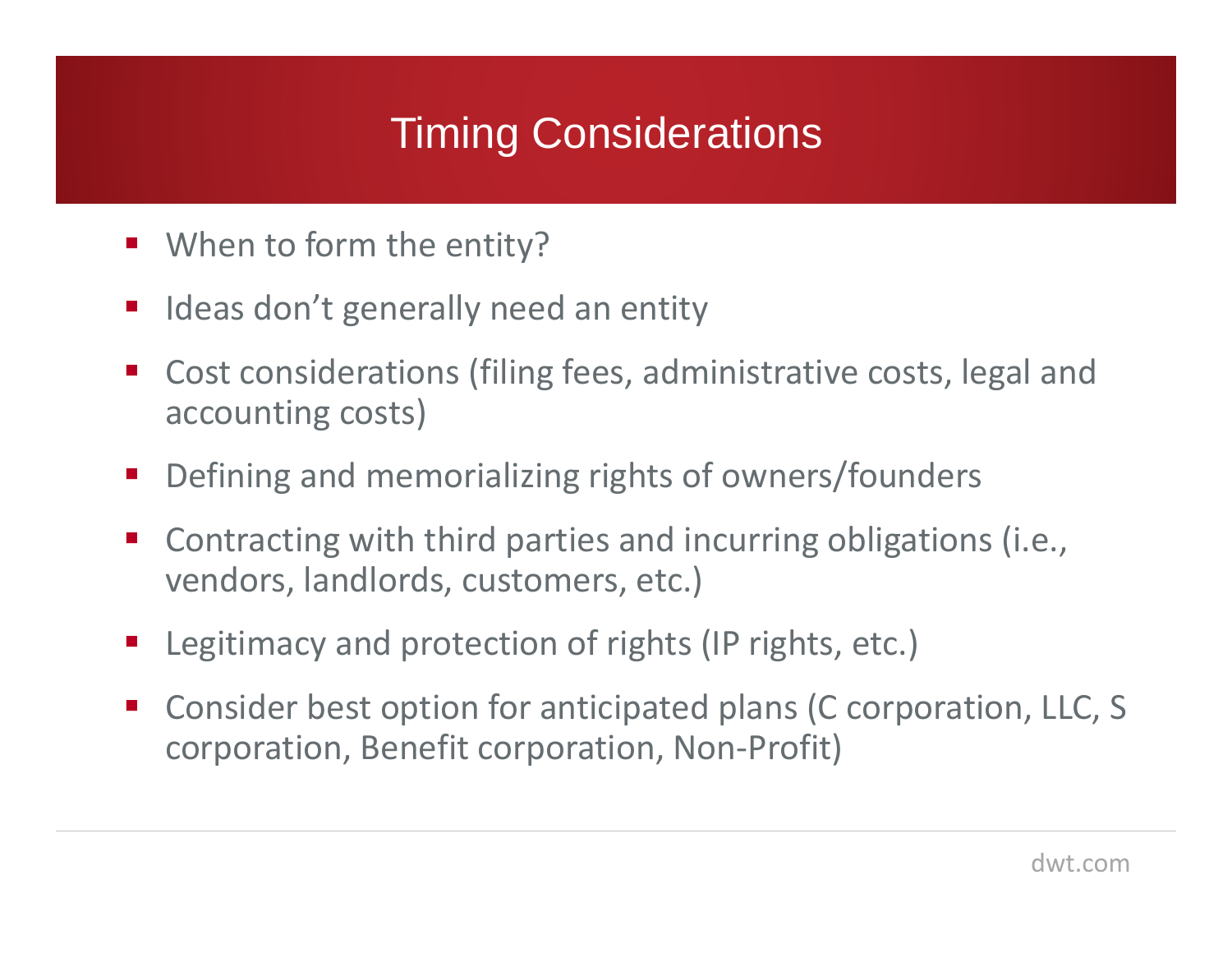# Business Corporations and LLCs

- **CONTRACTOR** Separate legal existence apart from their owners (unlike sole proprietorship)
- $\mathbf{r}$ Created under specific state law (i.e., New York, Delaware, etc.)
- $\mathcal{L}_{\mathcal{A}}$  For profit entities have owners who hold equity in the entity and are entitled to receive profits (stockholders vs. members)
- $\overline{\phantom{a}}$ Owners have no direct ownership rights in assets of business
- **CONTRACTOR**  Purpose to conduct business in order to make profits for the owners of the entity
- $\blacksquare$ Management and governance structure (directors, managers, officers, etc.)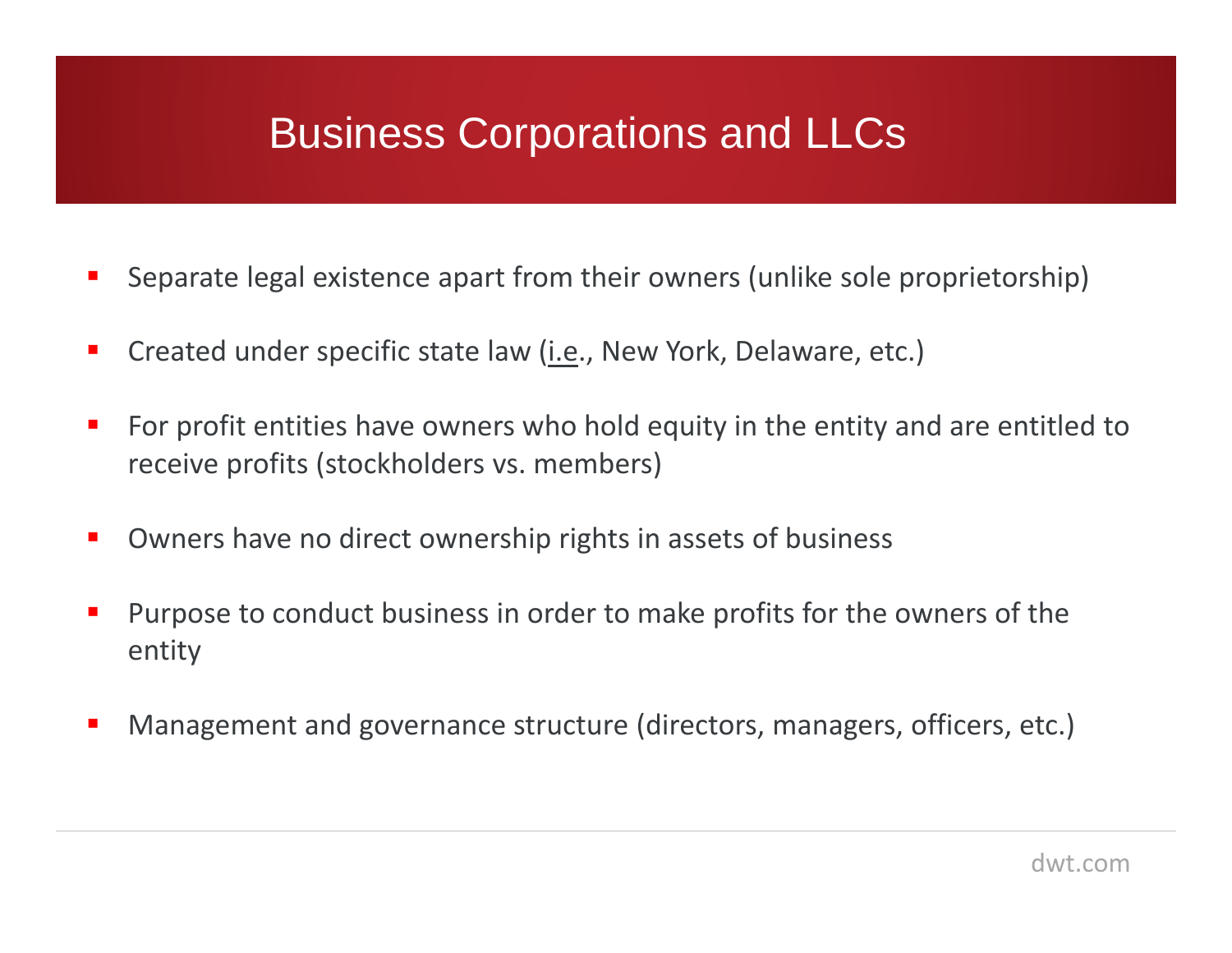# Nonprofit Corporations

- Ξ Separate legal existence
- **Service Service** Created under specific state law (*i.e.*, New York, Delaware, etc.)
- No owners: no equity and no return of profits
- Tax-exempt purpose: charitable, educational, scientific, literary, religious, etc.
- Management and governance structure (directors, officers, etc.)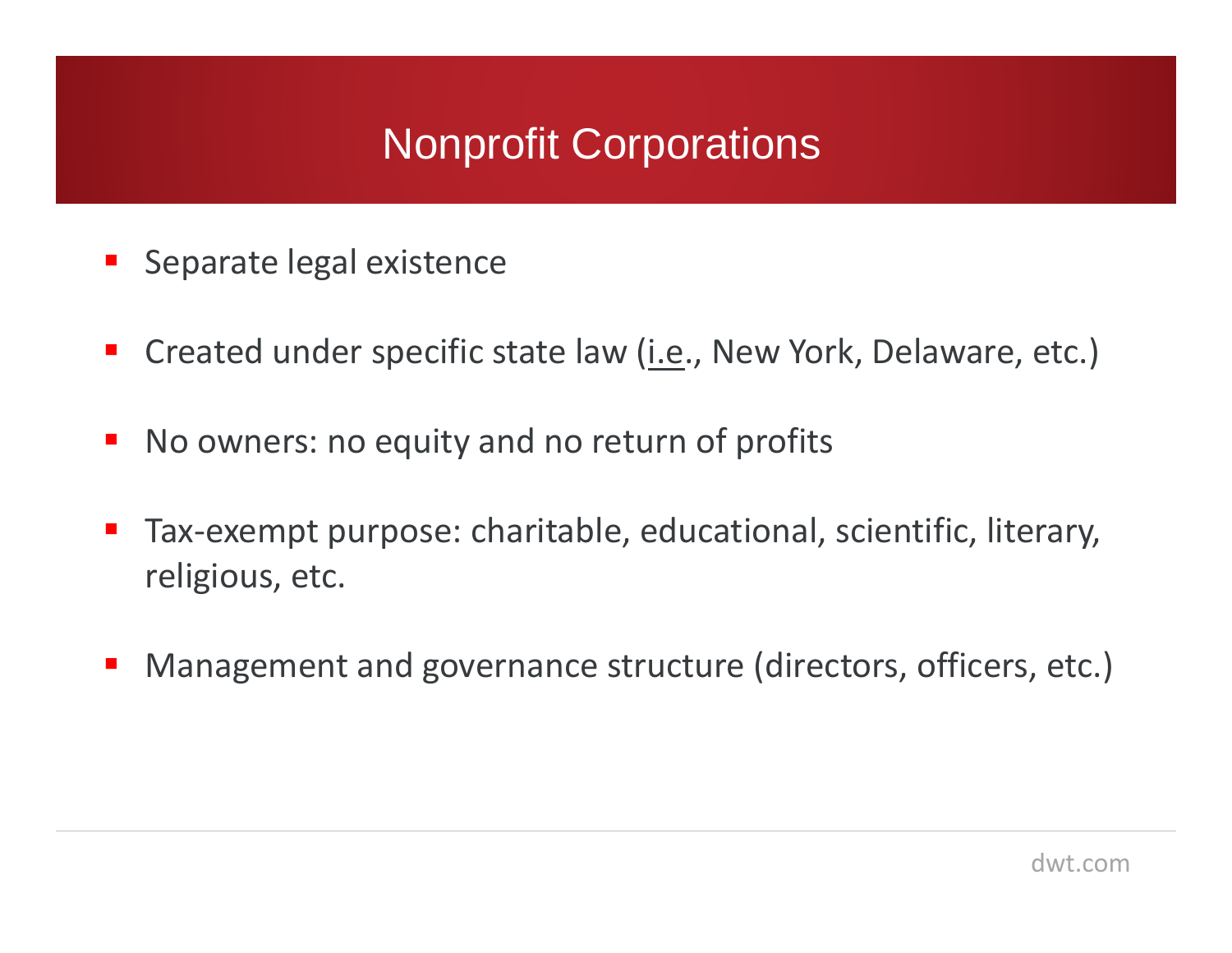# Funding Options

- **Source of initial funding impacts the choice of vehicle** 
	- Investors are more likely to want to support a for profit business because of the possibility of a return
		- Impact investors, Angel investors, Venture Capitalists
	- Foundations may be more likely to give only to charities, but there is some flexibility
	- Government grants may be open to charities and businesses
- What is the end goal?
	- An exit with a financial benefit to the founders?
	- Sustain mission with no payout?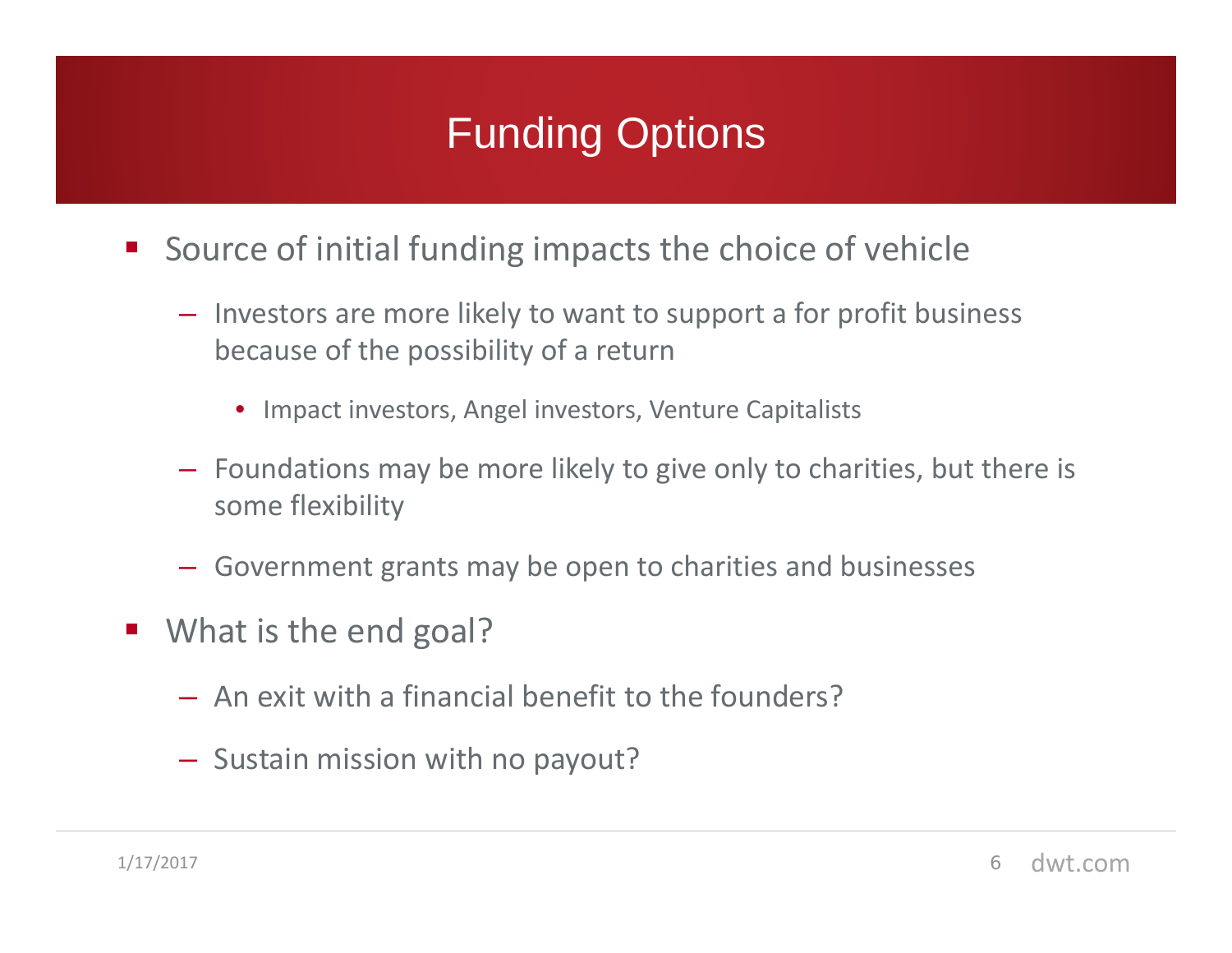### Comparing Business Corporations and LLCs

### **Corporations**

- П Stockholders own shares of stock
- $\mathcal{L}_{\mathcal{A}}$  Formal governance structure with officers and board of directors
- $\mathcal{L}_{\mathcal{A}}$  Managed by board of directors; board of directors elect officers to manage day-to-day operations
- $\mathcal{L}_{\mathcal{A}}$  Governance procedures (e.g., stockholder and board of director meetings) specified by state statute
- $\mathcal{L}_{\mathcal{A}}$  Corporations (other than S corporations) are taxed on net income; stockholders are also taxed on the amount of any dividends distributed to them

### **LLCs**

- П Members own membership interests
- н Hybrid partnership/corporate structure
- П Very flexible governance structure and procedures (freedom of contract in LLC Agreement)
- н Can be managed by members, a board of managers (or directors) or a third party manager
- П LLCs are "pass-through" entities for federal, and most state income tax purposes; only the owners – not the company itself – pay income tax on taxable income generated by the business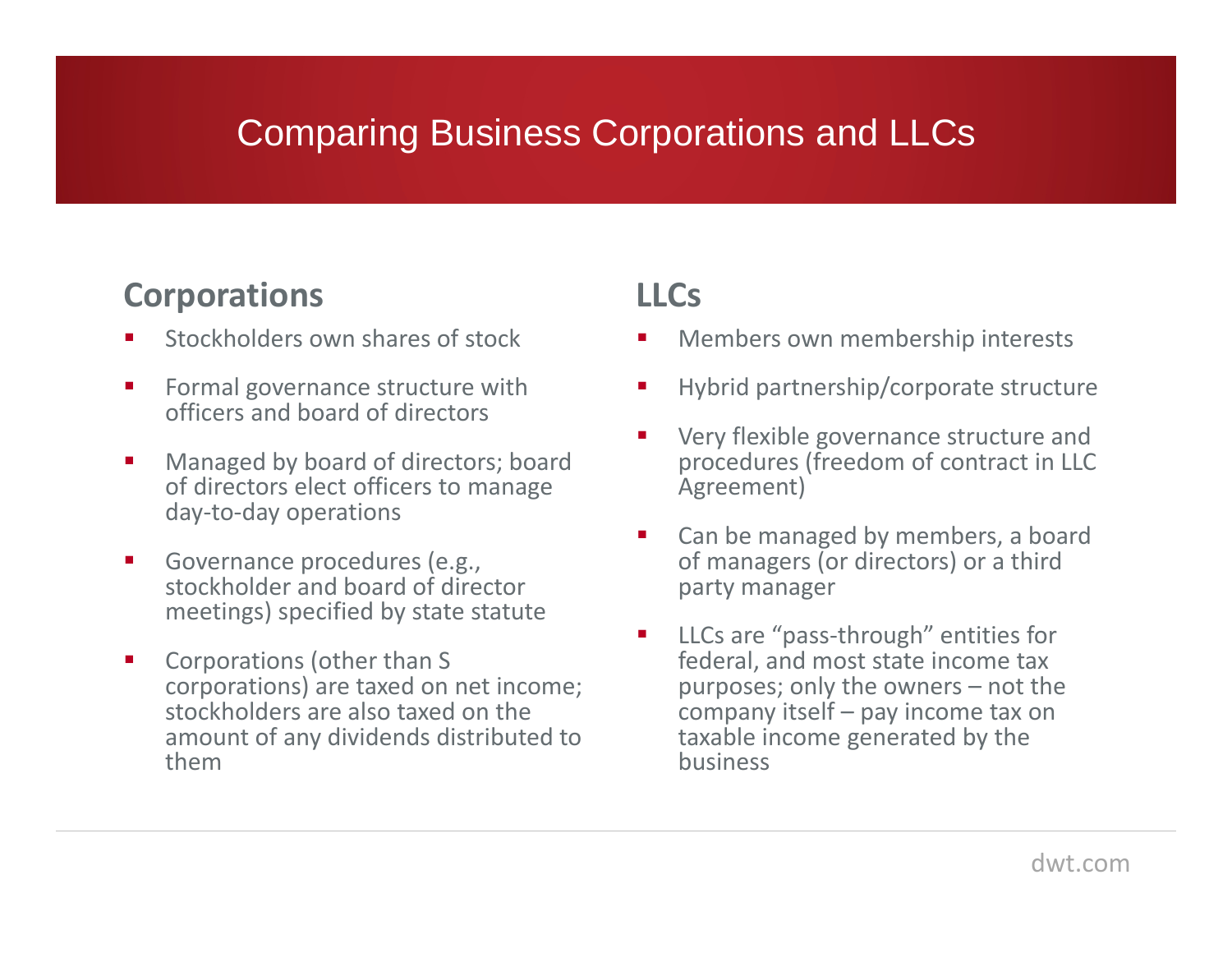### Many startups choose a corporation

- Most VCs and other professional investors prefer to invest in a corporation rather than an LLC
	- Terms for financings in corporations are well settled and, for early stage financings, there is a pretty clear line as to what is market and what isn't
	- VCs and their investors do not want the tax consequences associated with investing in a pass-through entity
- $\mathcal{L}_{\mathcal{A}}$  LLCs require complex tax reporting and accounting; failure to follow the rules can result in adverse tax consequences to the owners
- In terms of lawyer and accountant time, LLCs are generally more expensive to put in place and maintain
- $\mathcal{L}_{\mathcal{A}}$ Stock options and equity incentive plans easier with corporate entity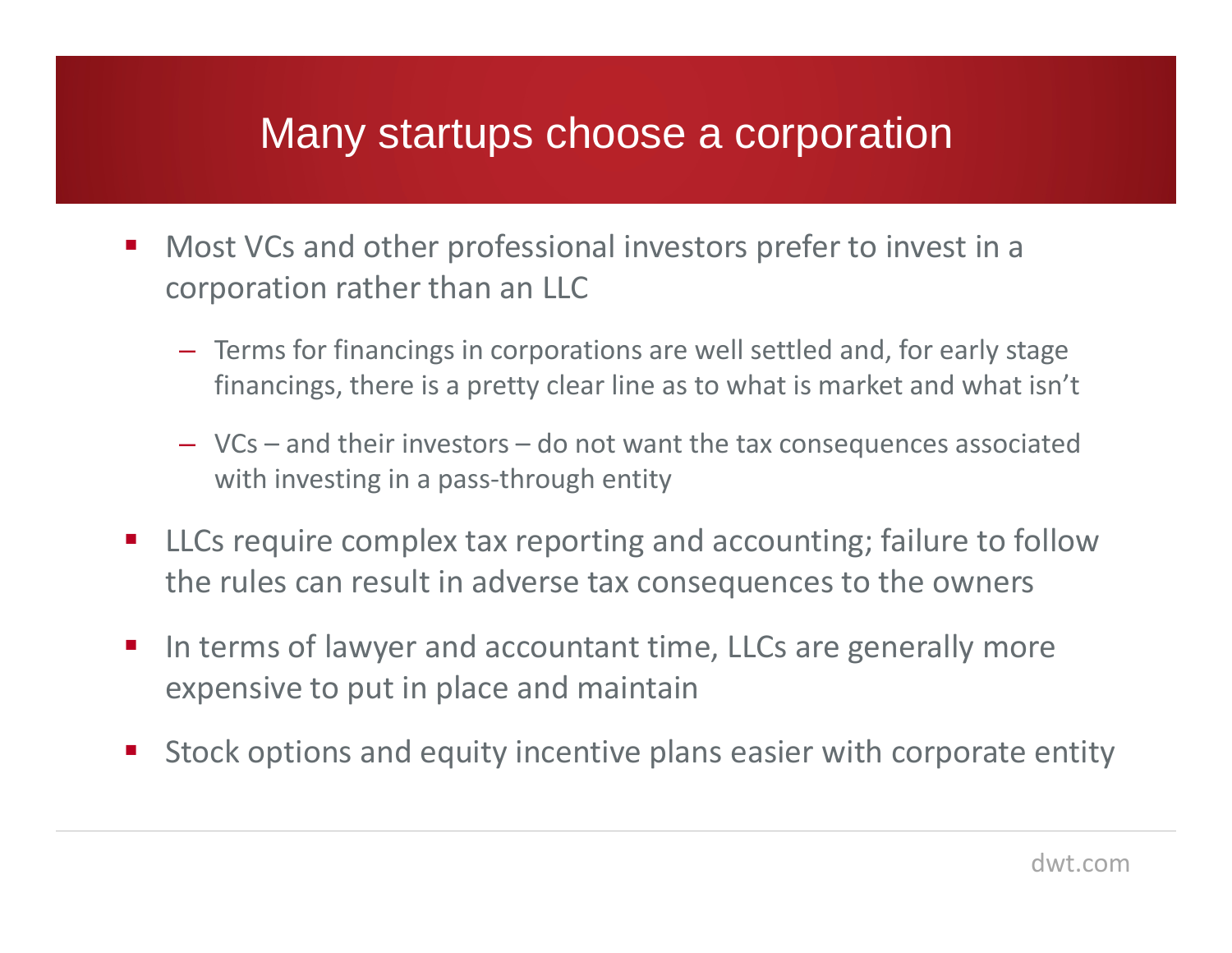# What about S Corporations?

- $\mathcal{L}_{\mathcal{A}}$  C-Corporation – All corporations are, by default, C-corporations when initially formed; most corporations are C-corporations
- $\mathcal{L}_{\mathcal{A}}$  S-Corporation – Some corporations elect to be treated as "S-corporations" for tax purposes
	- Typically used for "Mom and Pop" businesses
	- Pass-through taxation is the main advantage for electing S-corporation status
	- S-corporation elections are made on both federal and state levels
	- There are limitations on the number and type of stockholders for an S-Corporation
	- No different classes of stock, no more than 100 stockholders, all stockholders must be U.S. individuals with some limited exceptions for trusts
	- Not generally used for companies raising capital because of ownership limitations and pass-through taxation
	- Can elect to abandon S corp. election at any time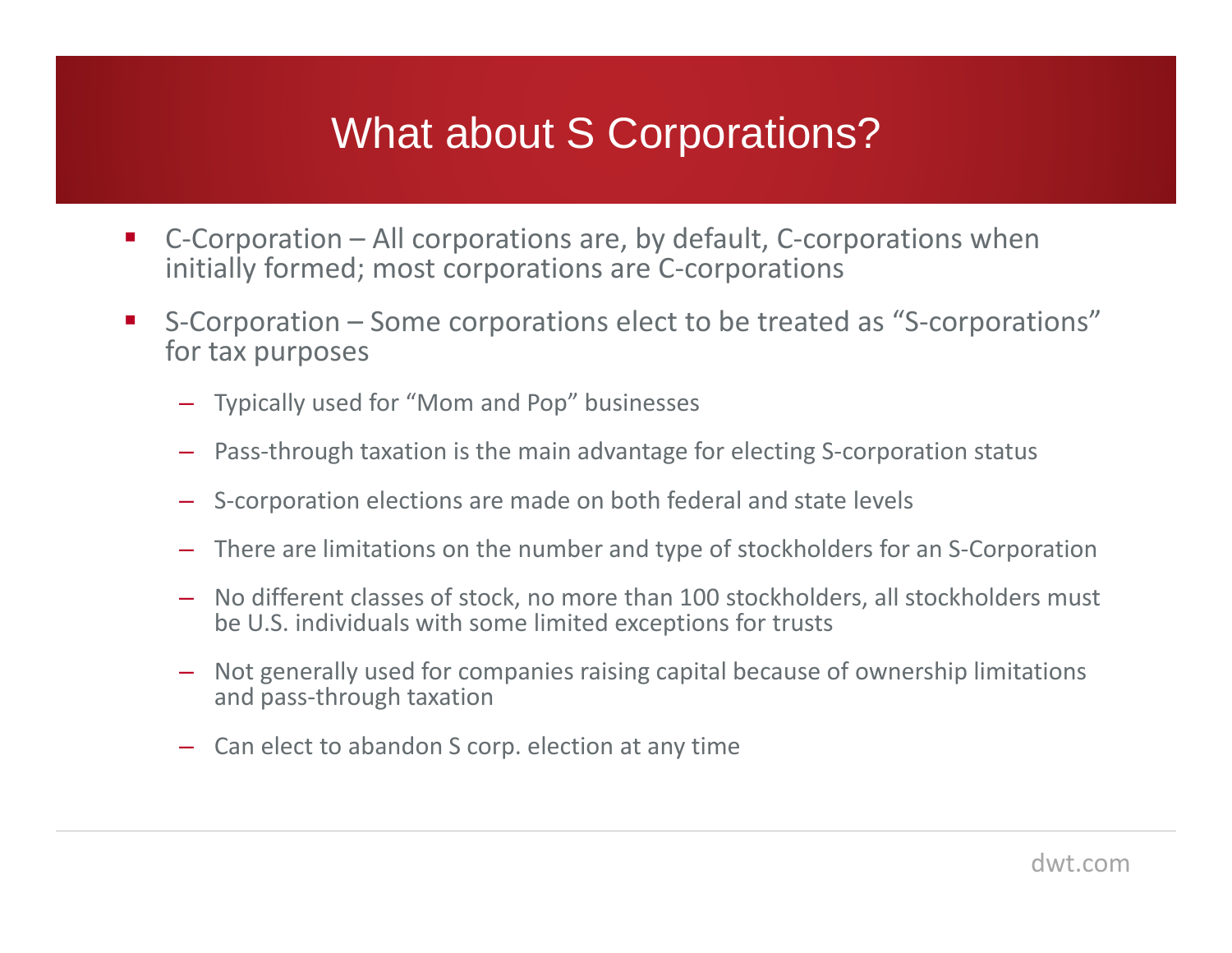### What about Benefit Corporations?

- $\mathcal{L}(\mathcal{L})$  Benefit corporations are a type of for-profit corporation that typically has a mission or corporate purpose of public benefit or positive societal or environmental impact
	- Organized under special provisions of state law.
	- Board of Directors is either required or permitted (depending on the particular state law) to consider the social purpose of the company in managing the business
	- Board of Directors does not have to manage the business solely for the purpose of making money for the stockholders; instead, the Board of Directors can also consider the social mission of the corporation without breaching their fiduciary duties
	- Some state laws impose additional significant reporting or regulatory requirements on benefit corporations
	- A "B-Corp." is not a legal entity it is a certification awarded by B-Labs, a nonprofit industry group that promotes socially responsible businesses
	- To get the legal protection for its Board of Directors, a company must be organized as a benefit corporation under state law; a "B-Corp" certification by B Lab is not enough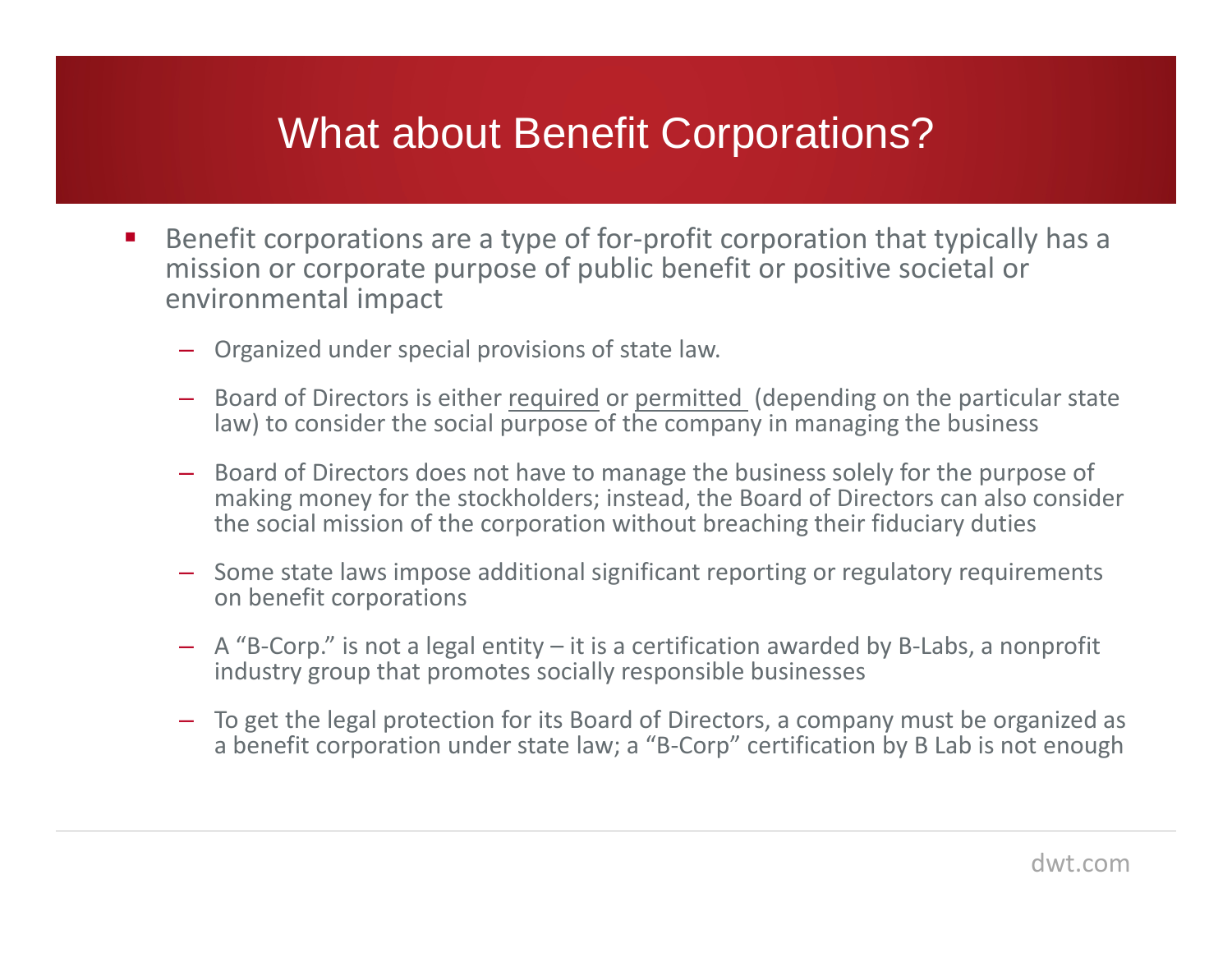### Reasons for Benefit Corporation

#### $\mathcal{L}_{\mathcal{A}}$ Legal protection for the directors of the company

- – Without formalizing the social mission, directors of the company have the duty ("fiduciary duty") to manage the business exclusively to maximize value for its stockholders; if directors breach that duty, they can be personally liable for losses of the business
- A benefit corporation allows directors to consider the social mission, interests of employees or the environment when making business decisions
- – This protection is most important when the company has outside investors and is making decisions that affect profits of the business or when selling the company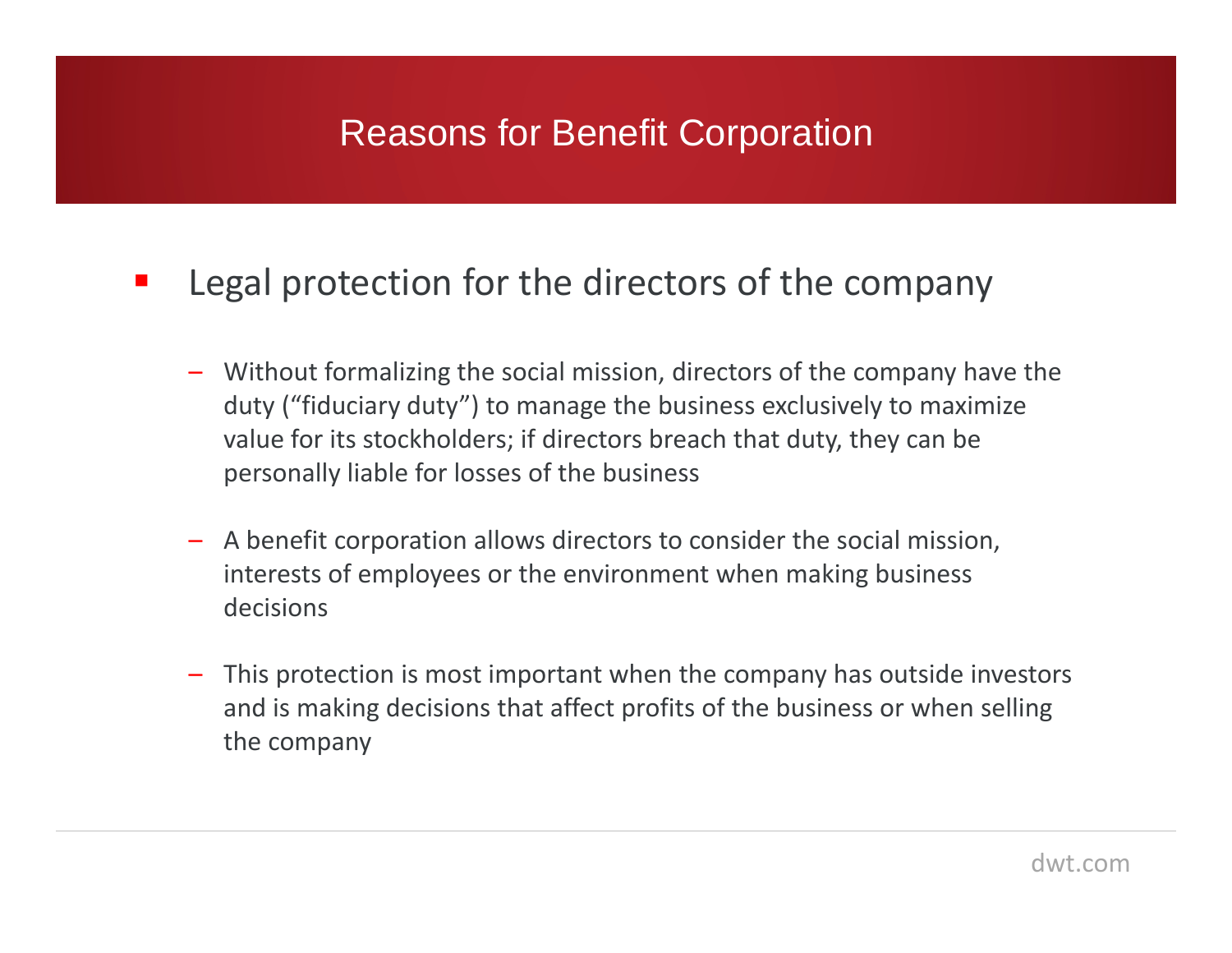### Reasons for Benefit Corporations

- **■** Marketing advantage
	- May provide a competitive edge to consumer facing businesses
	- May attract a certain types of investors
- **The State**  Nothing prohibits a corporation that is not organized as a benefit corporation from having a socially beneficial purpose or doing business in a sustainable, socially responsible way
	- Mission-driven for profit corporations have a "double bottom line" profits for the stockholders AND profits for society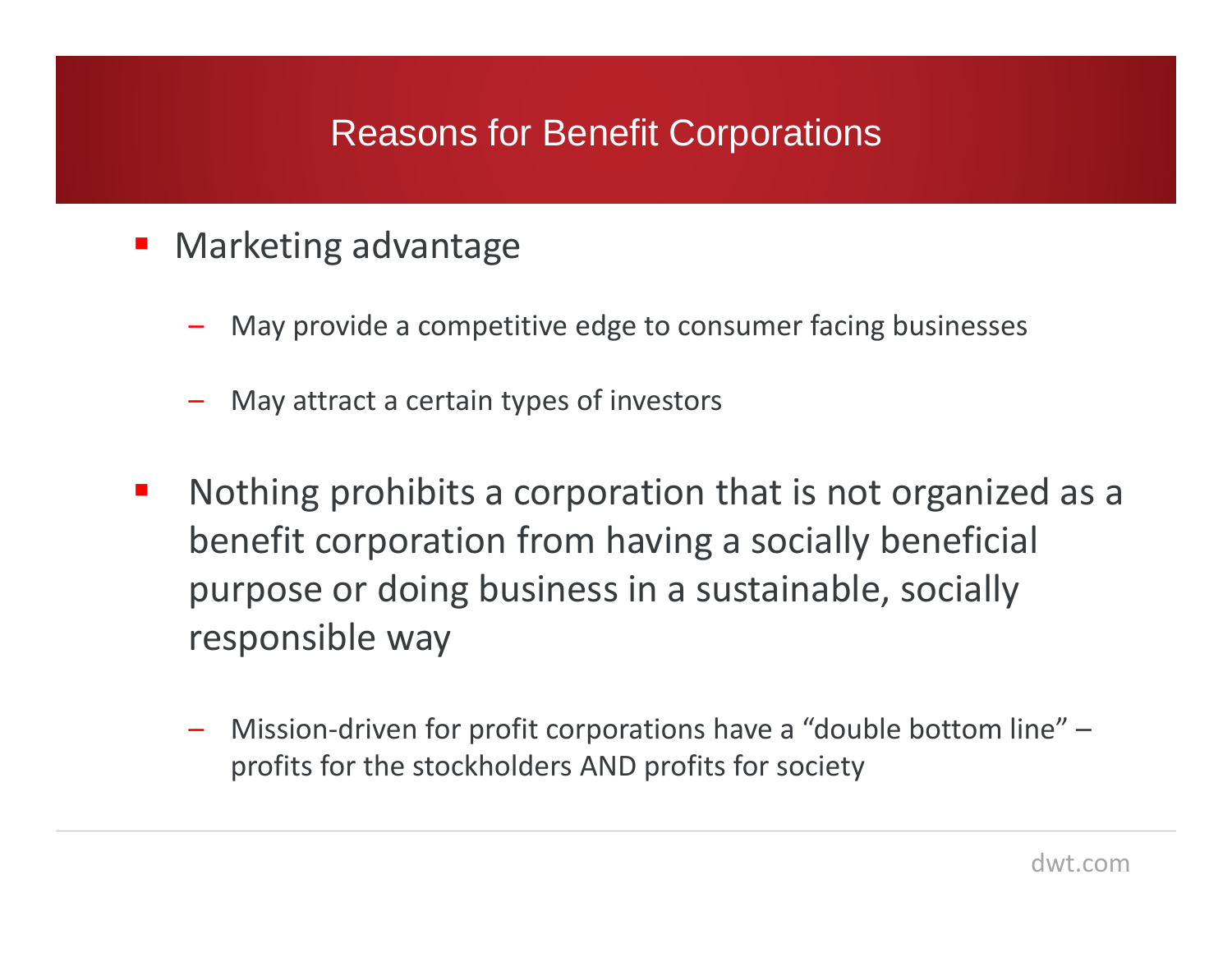### Non-Profit Corporations

- П Nonprofit (501(c)(3)) corporations are organized and operated exclusively for a charitable or other "social" purpose; they do not have owners
- **Corporations, including benefit corporations, can also be mission-driven, but** nonprofit corporations are not driven to make profits for individual owners; profits are not distributed to private parties
- П Non-profit corporations can earn fees and make money (i.e., non-profit may be a misnomer)
- П The business of nonprofits is exclusively to further the tax-exempt mission; the business of "for profit" corporations (including benefit corporations) is to generate profits for the benefit of the company's stockholders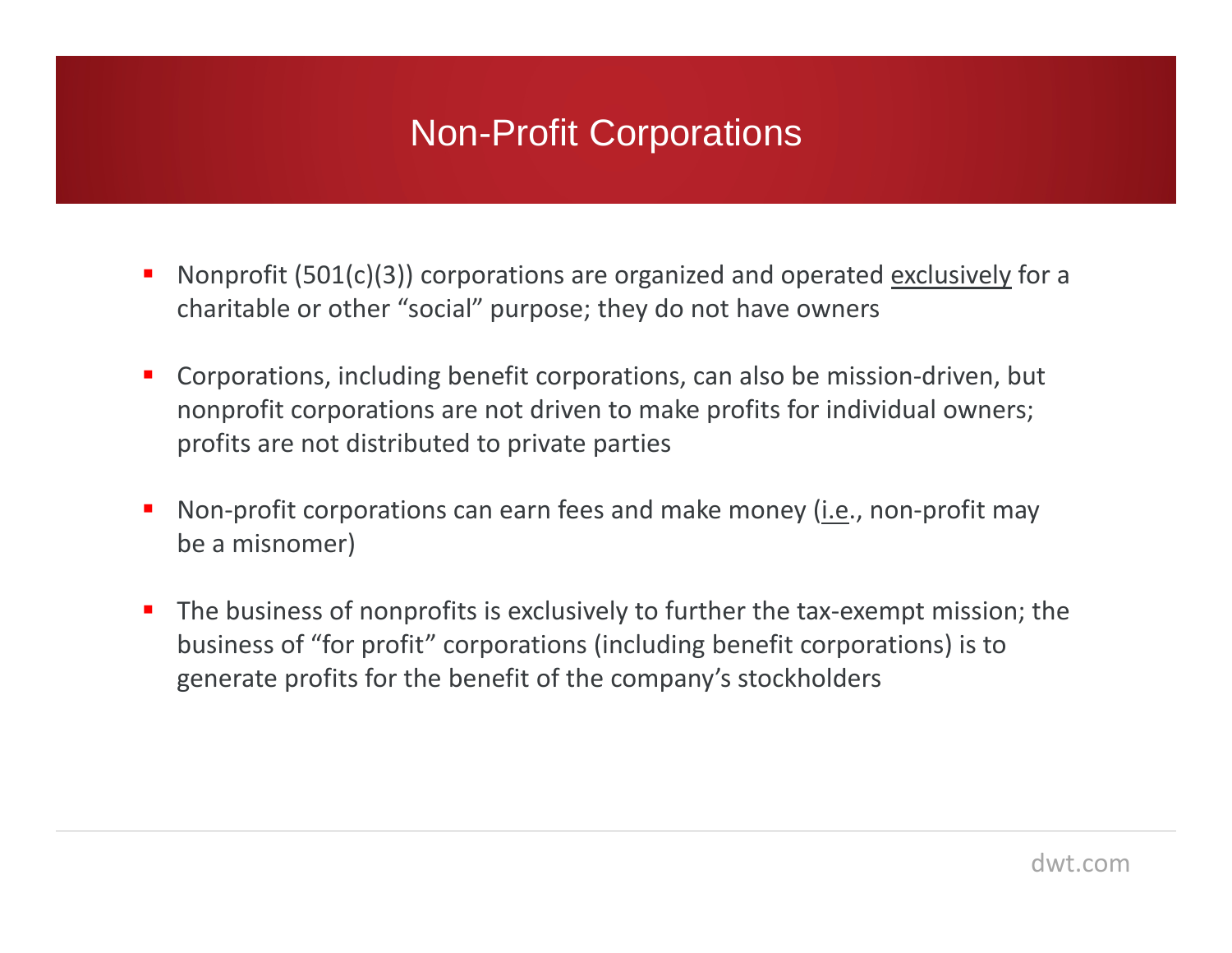# 5 steps to forming a corporation

- $\blacksquare$  #1: Choose the state in which to incorporate many founders choose Delaware, which has a well-established body of law relating to corporate governance and stockholders rights
	- Also excellent for forming non-profit, non-stock corporations
- $\mathcal{L}_{\mathcal{A}}$  #2: Check your corporate name
	- For terms required by state law (such as "Inc.", "Corp.", "Corporation")
	- $\bullet$  Incorporating does not give you IP rights in your company name but it could infringe on someone else's IP rights in that name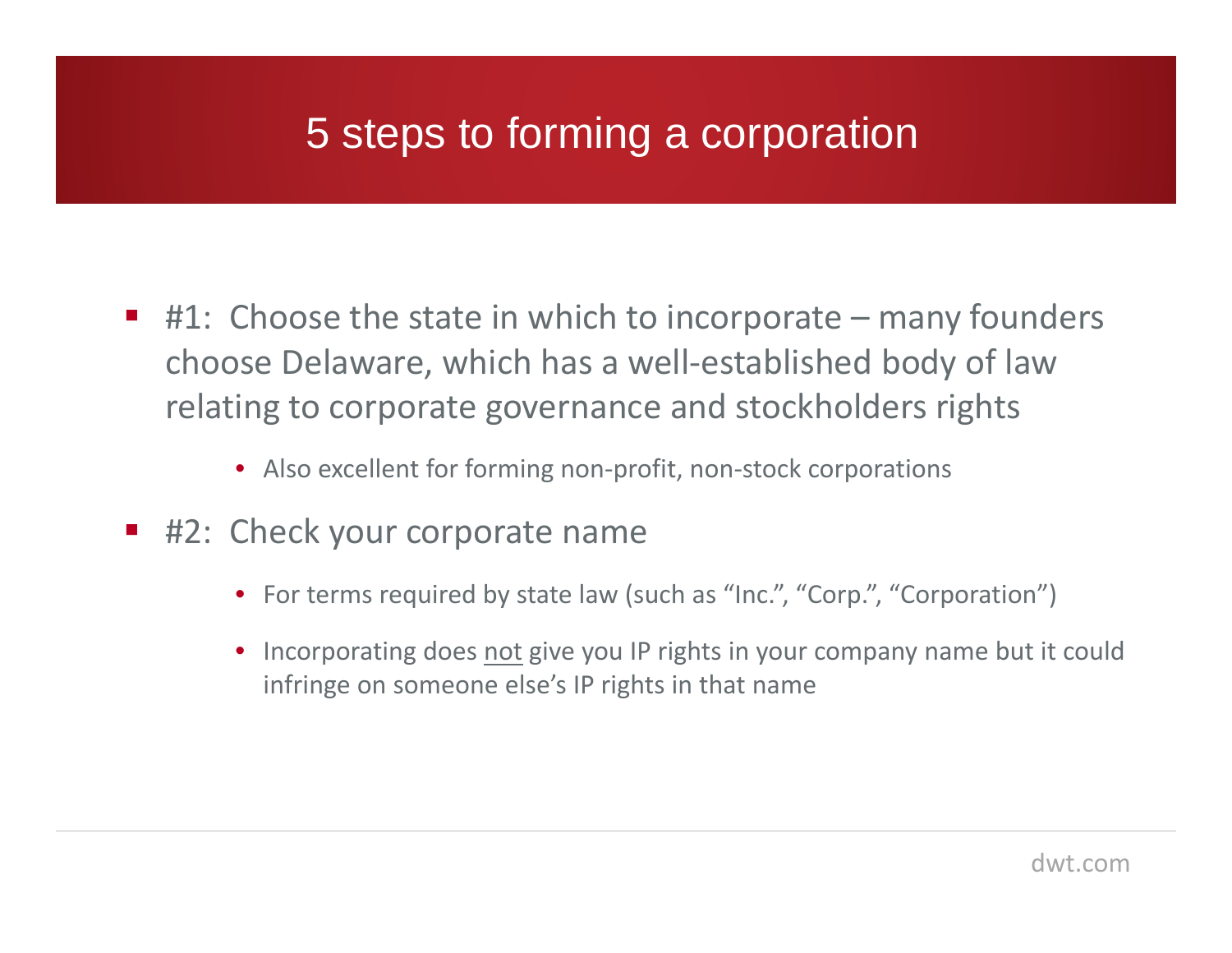# 5 steps to incorporating (cont'd)

- #3: For a business: determine the classes of stock and the number of shares of each class
	- $\mathcal{L}_{\mathcal{A}}$  Generally, shares are either common or preferred
		- Founders and employees usually own common stock
		- VCs and other investors own preferred stock which carries various rights that give preferred stockholders preferential treatment over common stockholders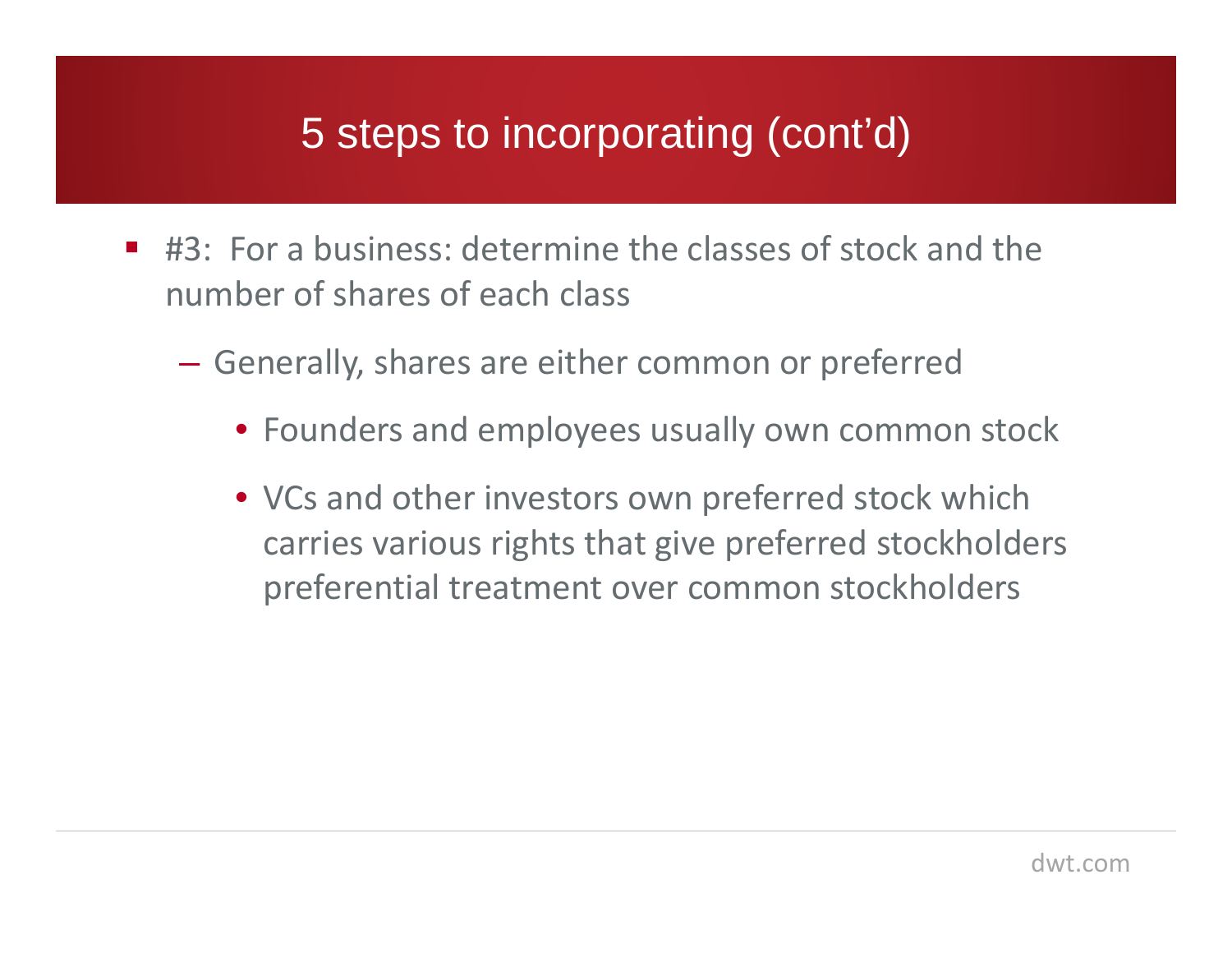# 5 steps to incorporating (cont'd)

- #3: For a non-profit corporation: Certificate of Incorporation must contain
	- In New York, at least 3 directors
	- IRS language must limit purposes to one or more 501(c)(3) purposes, i.e., charitable, religious, educational, literary, testing for public safety or scientific
	- Purpose clause is most important
	- Dissolution clause on dissolution, assets must be distributed only for 501(c)(3) purposes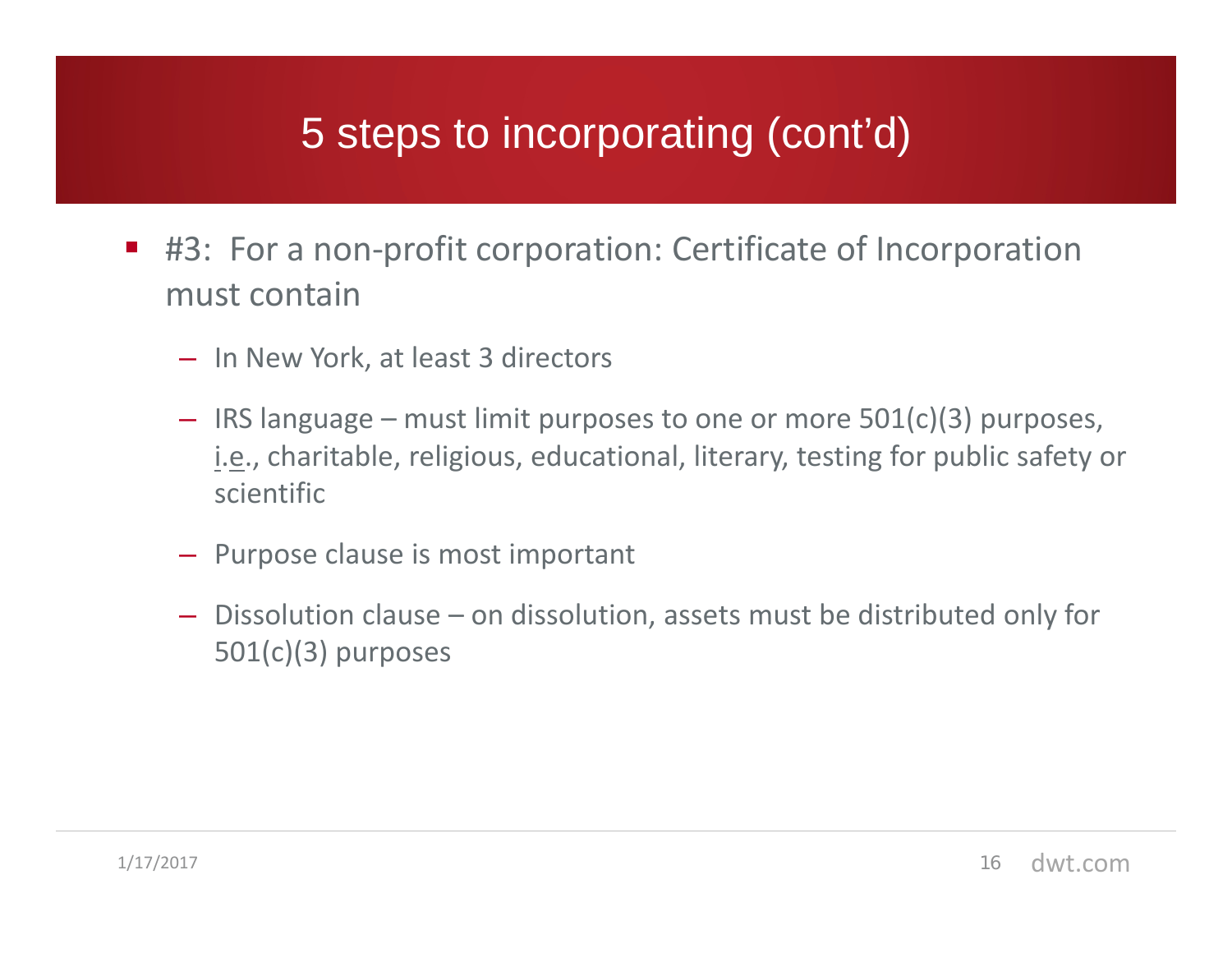# 5 steps to incorporating (cont'd)

- #4: Identify an incorporator the incorporator:
	- Signs the certificate of incorporation
	- Can be any person of legal age or any entity
- #5: File your certificate of incorporation with the secretary of state and get a returned stamped copy
- Also, don't forget:
	- If your office is located in a different state, you will need to file for authorization to do business in that state
	- Apply to the IRS for a taxpayer identification number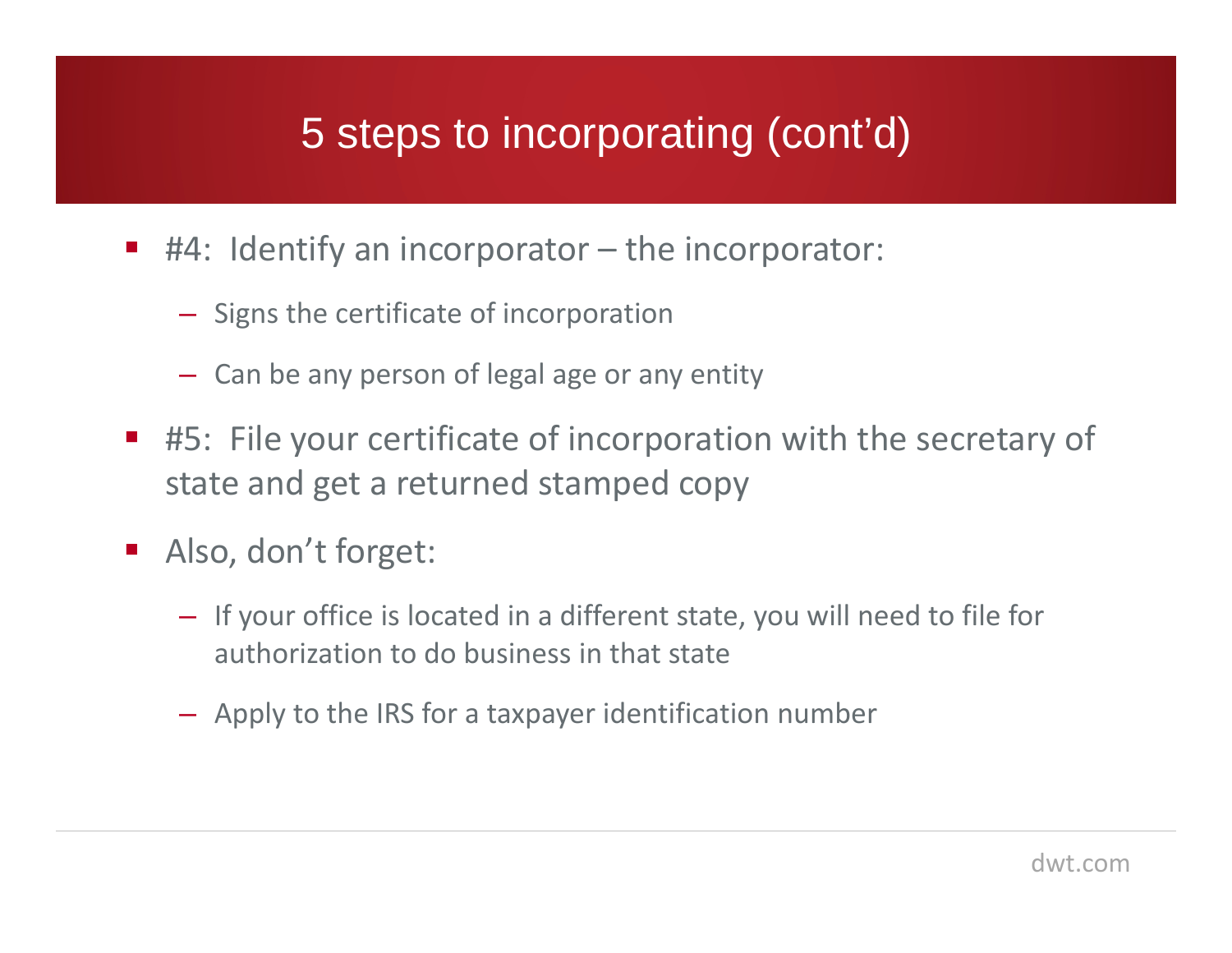### Setting up your corporate management structure

- **First:** The incorporator signs a simple statement that:
	- Adopts the corporation's bylaws (the rules by which the corporation is governed)
	- Appoints the initial board of directors
		- A corporation must have at least one director
		- After the initial appointment, directors can then be elected or removed by the stockholders or members
- Second: With the Board of Directors in place, the Board adopts resolutions to elect officers, which may include a president, one or more vice presidents, a treasurer, a secretary and any others specified in the bylaws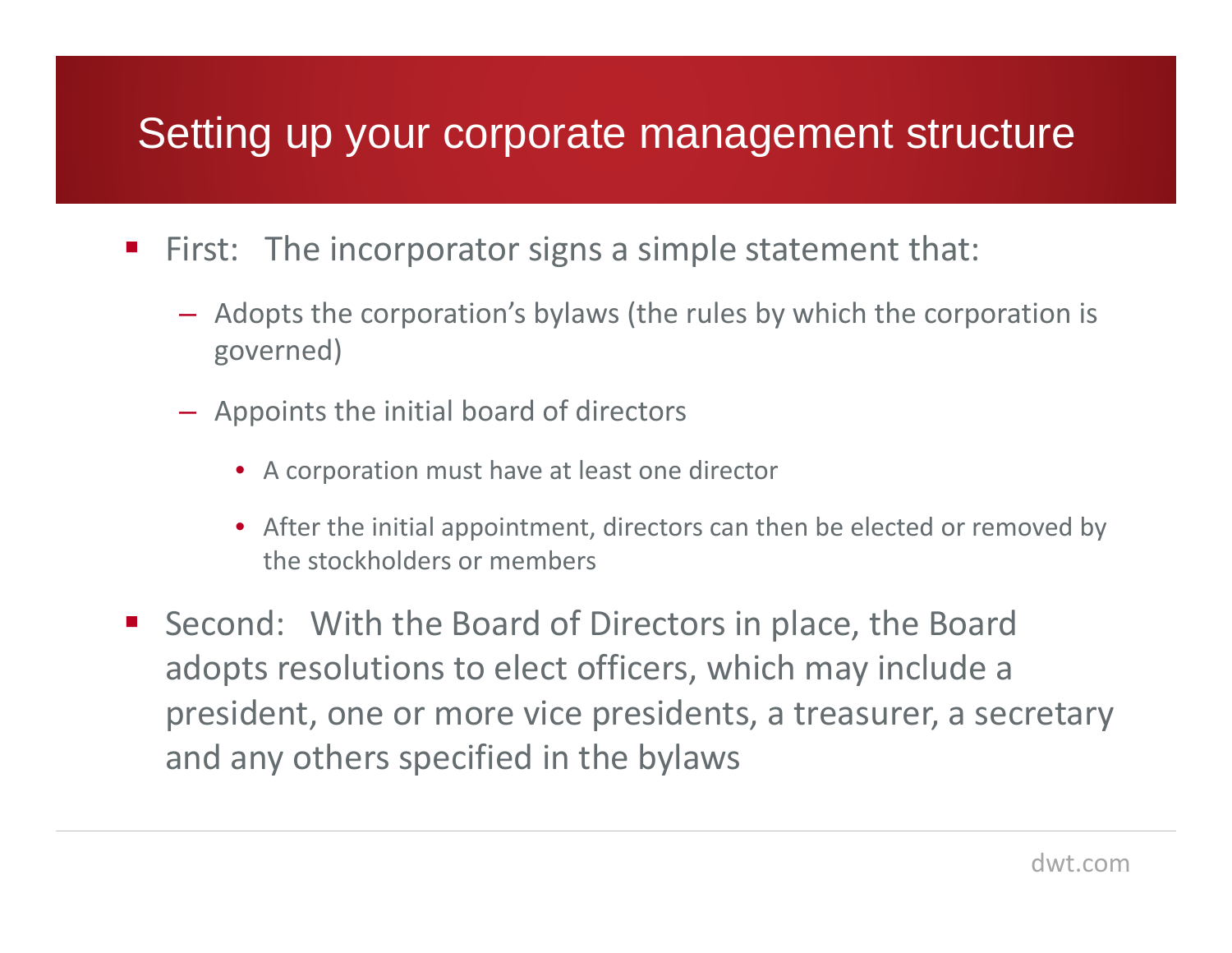### Issuing shares of stock in your corporation

- The Board of Directors authorizes the number of shares to be issued and the price and consideration for the shares
	- Stock can be paid for in cash or with property contributed to the corporation; in the case of the founders, the property is usually their ideas or inventions or initial work product
- $\mathcal{L}_{\text{max}}$  The corporation should keep records of how many shares of each class of stock are issued
	- The number of shares issued to each stockholder are reflected in a stock ledger
	- The company's capitalization table ("cap table") shows how many shares of each class are issued and to whom, and what percentage of the company is owned by each stockholder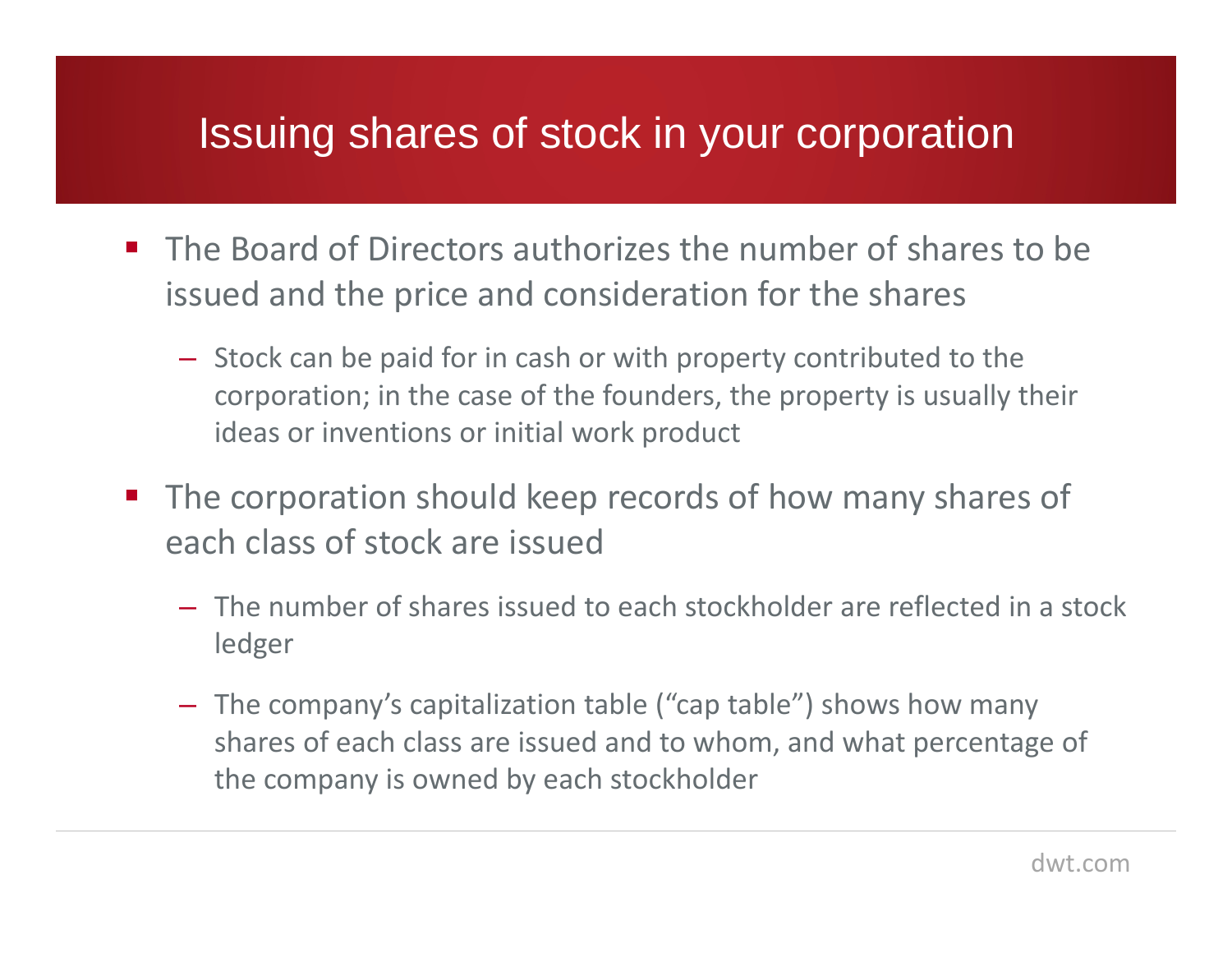### Duties of directors, officers (and stockholders) in a corporation

- $\mathcal{L}_{\mathcal{A}}$  Directors owe special duties (fiduciary duties) to the corporation and, in the case of a for-profit corporation, its stockholders
	- A duty of care to exercise an appropriate degree of attention and diligence in overseeing the management of the corporation
	- A duty of loyalty to act in the interests of the corporation and all its stockholders and not in the director's own self-interest
- $\mathcal{L}_{\mathcal{A}}$  Officers are responsible for managing day-to-day operations of the corporation; they serve at the pleasure of the Board of Directors and, if they don't fulfill their duties, the Board can remove them
- $\mathcal{L}_{\mathcal{A}}$  Stockholders generally don't owe any duty to the corporation or other stockholders unless they hold sufficient stock to control the corporation; in that case, controlling stockholders may have some duties to the other, non-controlling stockholders